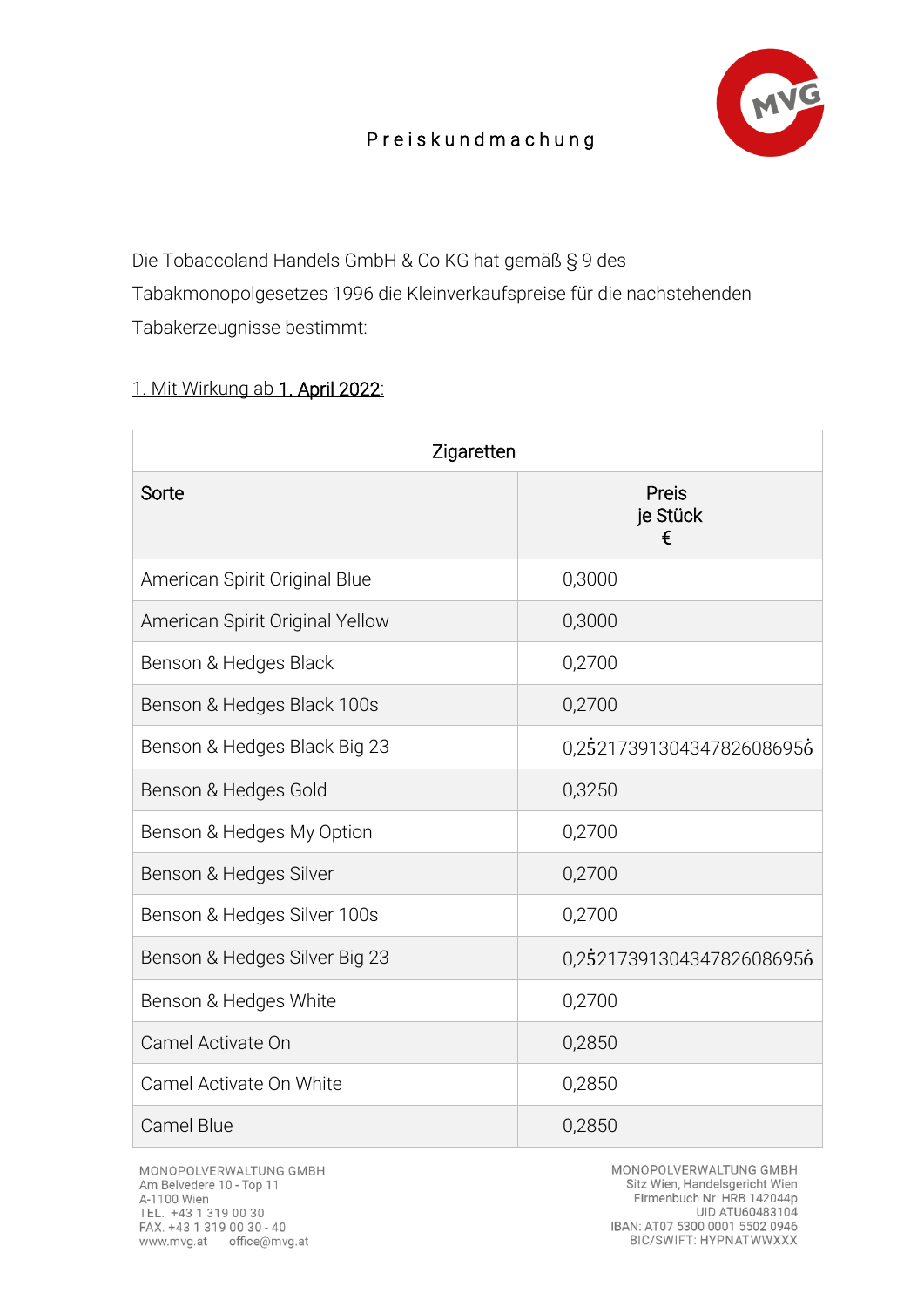| Camel Blue 100s                            | 0,2850                   |
|--------------------------------------------|--------------------------|
| Camel Blue Soft Pack                       | 0,2800                   |
| Camel Dark Blue                            | 0,2850                   |
| Camel Dark Blue 100s                       | 0,2850                   |
| <b>Camel Essential Blue</b>                | 0,2850                   |
| Camel Essential Blue Big 23                | 0,2608695652173913043478 |
| <b>Camel Essential Filters</b>             | 0,2850                   |
| <b>Camel Essential White</b>               | 0,2850                   |
| <b>Camel Yellow</b>                        | 0,2850                   |
| Camel Yellow 100s                          | 0,2850                   |
| <b>Camel Yellow Soft Pack</b>              | 0,2800                   |
| <b>Falk Classic</b>                        | 0,2950                   |
| George Karelias and Sons Excellence        | 0,3350                   |
| George Karelias and Sons Refined Virginia  | 0,2800                   |
| George Karelias and Sons Selected Virginia | 0,2800                   |
| Karelia - I                                | 0,2700                   |
| Karelia - L                                | 0,2700                   |
| Karelia - M                                | 0,2700                   |
| Karelia - S                                | 0,2700                   |
| Meine Sorte Classic                        | 0,3000                   |
| Meine Sorte Classic 100                    | 0,3000                   |
| Meine Sorte One                            | 0,3000                   |
| Memphis Strato Blue                        | 0,2850                   |
| Omé                                        | 0,2700                   |
| Omé White                                  | 0,2700                   |

MONOPOLVERWALTUNG GMBH<br>Sitz Wien, Handelsgericht Wien<br>Firmenbuch Nr. HRB 142044p<br>UID ATU60483104<br>IBAN: AT88 5300 0019 5502 0940<br>BIC/SWIFT: HYPNATWWXXX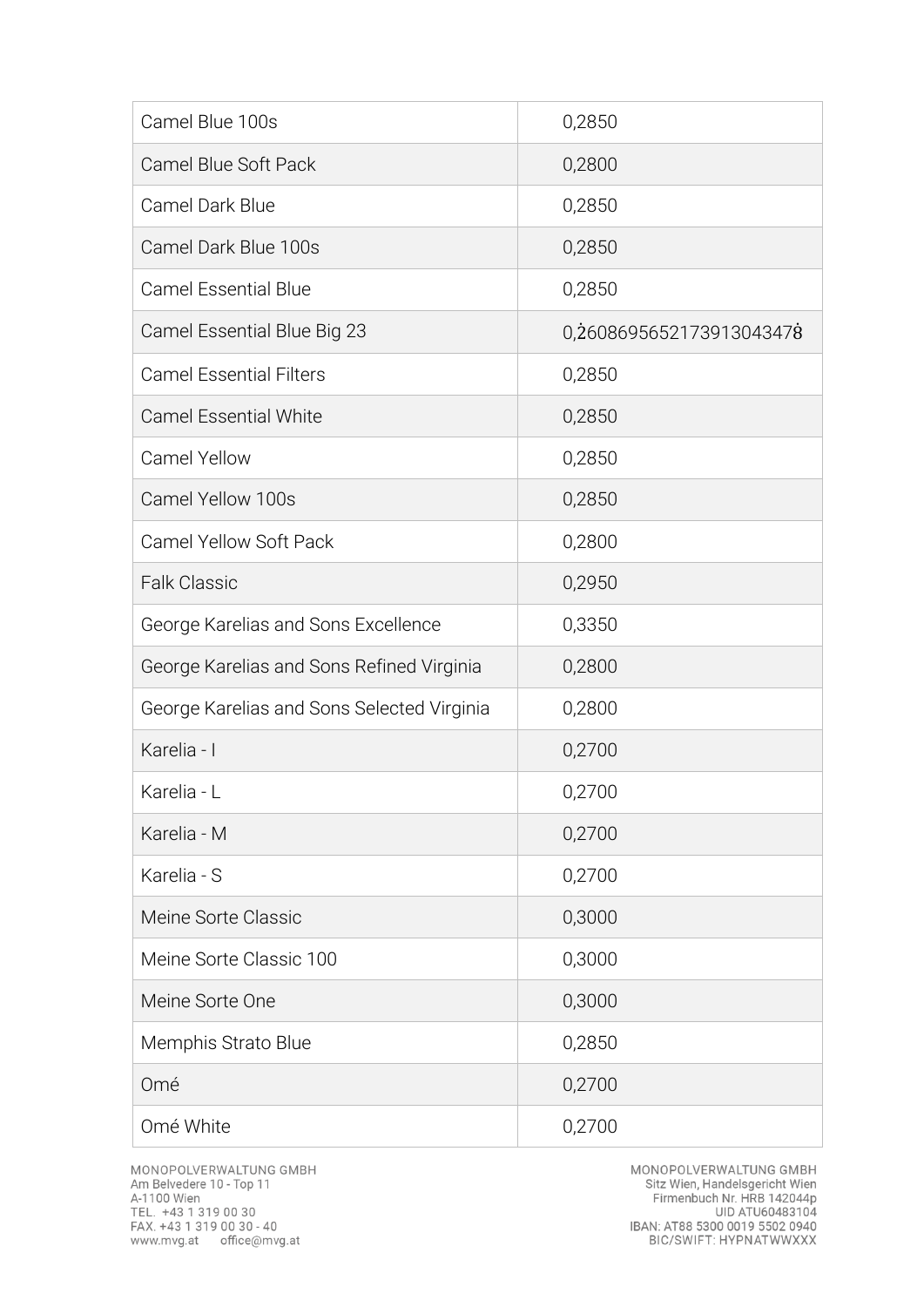| Omé Yellow                    | 0,2700                    |
|-------------------------------|---------------------------|
| <b>Smart Export</b>           | 0,2850                    |
| <b>Winston Blue</b>           | 0,2700                    |
| Winston Blue 100s             | 0,2700                    |
| Winston Blue Big 23           | 0,25217391304347826086956 |
| <b>Winston Classic</b>        | 0,2700                    |
| <b>Winston Classic 100s</b>   | 0,2700                    |
| Winston Classic Big 23        | 0,25217391304347826086956 |
| <b>Winston Compact</b>        | 0,2600                    |
| Winston Compact Extra         | 0,2600                    |
| <b>Winston Compact Silver</b> | 0,2600                    |
| <b>Winston Red</b>            | 0,2700                    |
| <b>Winston Silver</b>         | 0,2700                    |
| Winston Silver 100s           | 0,2700                    |
| <b>Winston S-Line Blue</b>    | 0,2850                    |
| <b>Winston S-Line Pinks</b>   | 0,2850                    |
| Winston White                 | 0,2700                    |
| Winston White 100s            | 0,2700                    |

| Zigarren                                    |                        |
|---------------------------------------------|------------------------|
| Sorte                                       | Preis<br>je Stück<br>€ |
| Plasencia Alma del Campo Sendero Toro Gordo | 18,00                  |
| Plasencia Alma del Campo Tribu Robusto      | 16,00                  |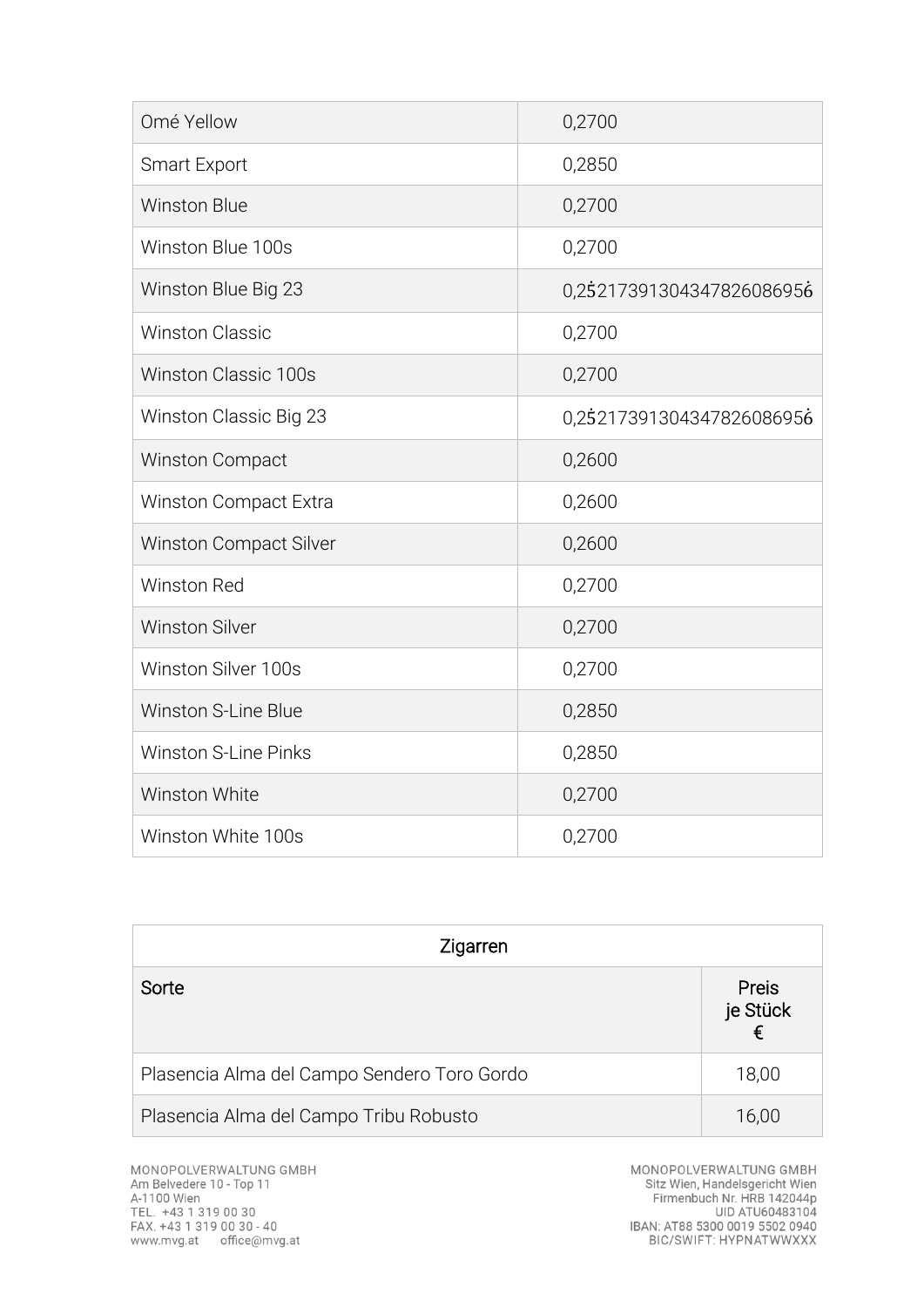| Plasencia Alma del Fuego Candente Robusto    | 16,00 |
|----------------------------------------------|-------|
| Plasencia Alma Fuerte Generacion V - Salomon | 23,00 |
| Plasencia Alma Fuerte Sixto II Hexagono      | 23,50 |
| Plasencia Reserva Original Churchill         | 10,00 |
| Plasencia Reserva Original Corona            | 8,60  |
| Plasencia Reserva Original Cortes            | 10,40 |
| Plasencia Reserva Original Nesticos          | 5,60  |
| Plasencia Reserva Original Robusto           | 8,60  |

| Zigarettentabake                        |                                |                          |
|-----------------------------------------|--------------------------------|--------------------------|
| Sorte                                   | Gewicht<br>je Packung<br>Gramm | Preis<br>je Packung<br>€ |
| #No Name Blue 30 g                      | 30                             | 7,20                     |
| #No Name CLASSIC                        | 30                             | 7,20                     |
| #No Name GREEN                          | 30                             | 7,20                     |
| #No Name PINK                           | 30                             | 7,20                     |
| #No Name WHITE                          | 30                             | 7,20                     |
| Django 100% Tabac                       | 30                             | 7,20                     |
| Django Original                         | 30                             | 7,20                     |
| Drum Original 30 g                      | 30                             | 6,80                     |
| George Karelias and Sons 30 g           | 30                             | 6,60                     |
| George Karelias and Sons Dark Blue 30 g | 30                             | 6,60                     |
| George Karelias and Sons White 30 g     | 30                             | 6,60                     |
| Golden Virginia                         | 50                             | 11,00                    |

MONOPOLVERWALTUNG GMBH<br>Sitz Wien, Handelsgericht Wien<br>Firmenbuch Nr. HRB 142044p<br>UID ATU60483104<br>IBAN: AT88 5300 0019 5502 0940<br>BIC/SWIFT: HYPNATWWXXX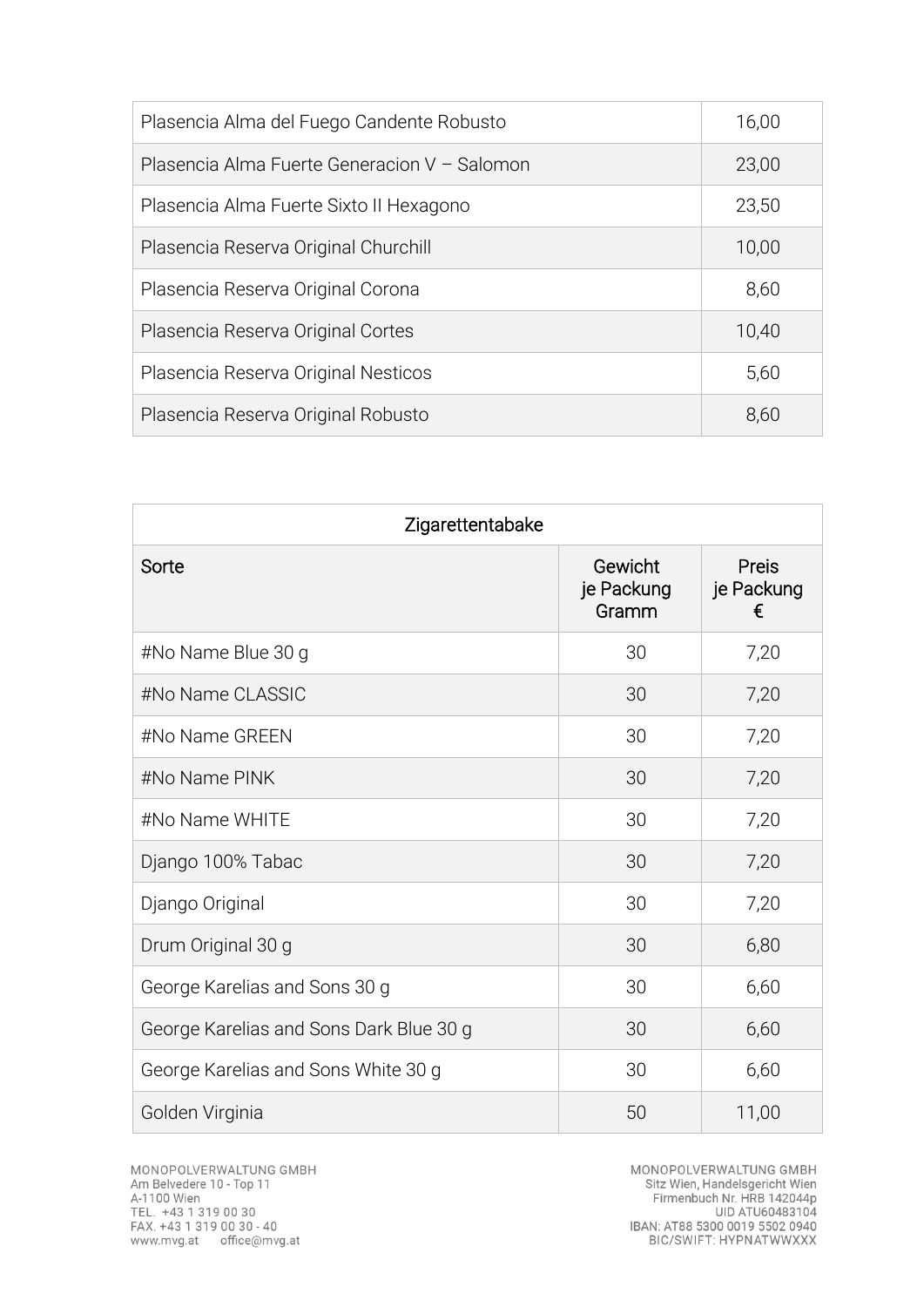| JPS Blue Volume Tobacco 45 g      | 45  | 11,00 |
|-----------------------------------|-----|-------|
| JPS Blue Volume Tobacco 95 g      | 95  | 21,50 |
| JPS Blue Volume Tobacco 135 g     | 135 | 29,50 |
| JPS Original Volume Tobacco 45 g  | 45  | 11,00 |
| JPS Original Volume Tobacco 95 g  | 95  | 21,50 |
| JPS Original Volume Tobacco 135 g | 135 | 29,50 |
| West Original Volume Tobacco 45 q | 45  | 10,50 |
| West Original Volume Tobacco 95 g | 95  | 20,50 |
| West Silver Volume Tobacco 45 g   | 45  | 10,50 |
| West Silver Volume Tobacco 95 g   | 95  | 20,50 |

| Pfeifentabake                 |                                |                                 |
|-------------------------------|--------------------------------|---------------------------------|
| Sorte                         | Gewicht<br>je Packung<br>Gramm | <b>Preis</b><br>je Packung<br>€ |
| 7 Seas Regular Blend          | 40                             | 5,90                            |
| 7 Seas Royal Blend            | 40                             | 5,90                            |
| Absolute Choice               | 40                             | 9,60                            |
| Amphora Full                  | 50                             | 7,70                            |
| Amphora Kentucky              | 50                             | 7,70                            |
| Amphora Mellow                | 50                             | 7,70                            |
| Amphora Rich                  | 50                             | 7,70                            |
| Amphora Special Reserve No. 2 | 40                             | 6,50                            |
| Danish Black V                | 40                             | 5,90                            |
| Golden Ambrosia               | 50                             | 8,90                            |

MONOPOLVERWALTUNG GMBH<br>Sitz Wien, Handelsgericht Wien<br>Firmenbuch Nr. HRB 142044p<br>UID ATU60483104<br>IBAN: AT88 5300 0019 5502 0940<br>BIC/SWIFT: HYPNATWWXXX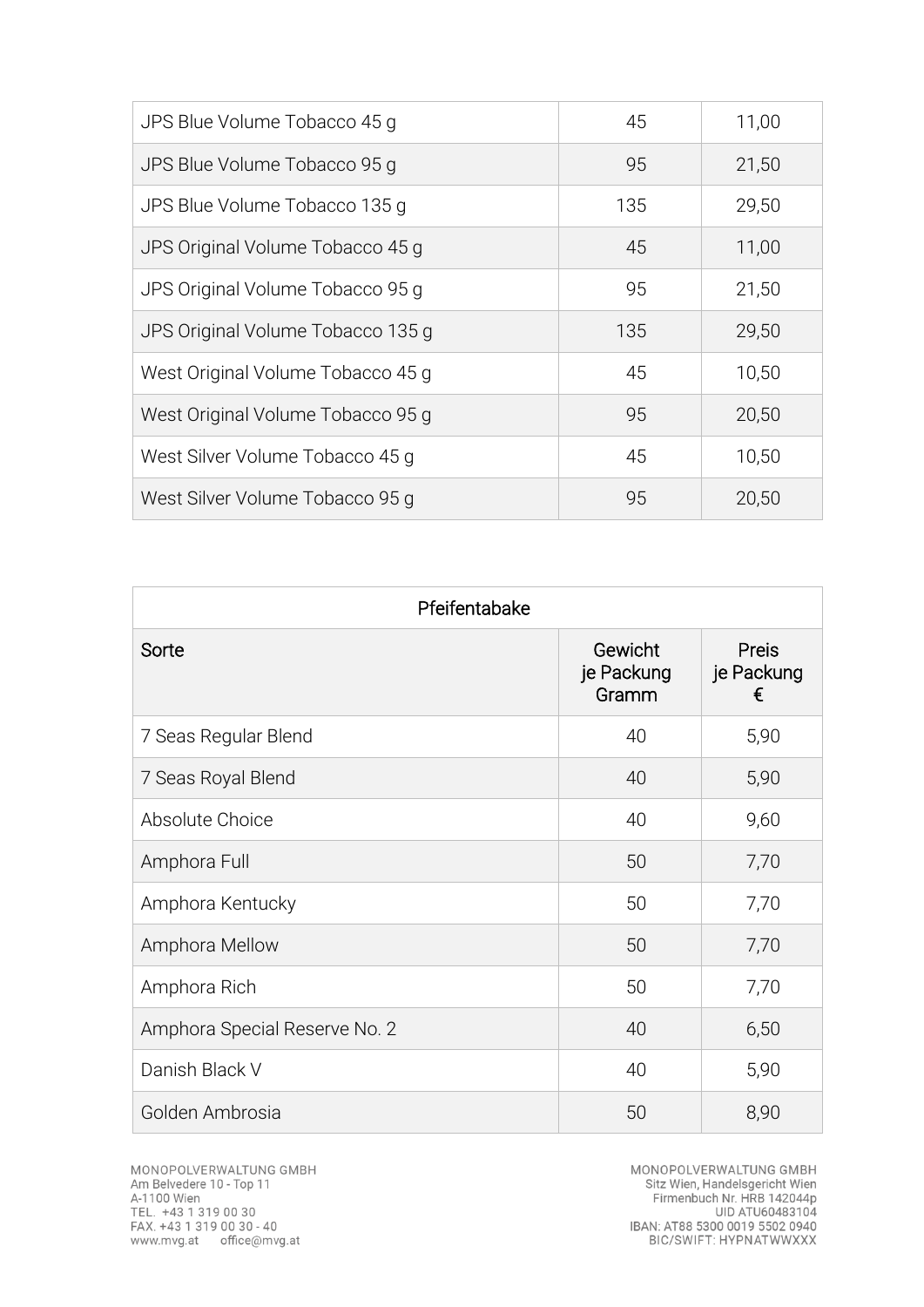| Landtabak 40 q           | 40 | 4,50  |
|--------------------------|----|-------|
| Landtabak Spezial 40 g   | 40 | 4,70  |
| Mac Baren Classic        | 50 | 8,90  |
| Mac Baren Dark Twist     | 50 | 10,00 |
| Mac Baren mixture        | 50 | 8,90  |
| Mac Baren mixture modern | 50 | 8,90  |
| Mac Baren Red Ambrosia   | 50 | 8,90  |
| Navy Flake               | 50 | 10,40 |
| Original Choice          | 40 | 9,60  |

| Schnupftabak |                                |                     |
|--------------|--------------------------------|---------------------|
| Sorte        | Gewicht<br>je Packung<br>Gramm | Preis<br>je Packung |
| Johnny Snuff | 10                             | 3,50                |

## 2. Mit Wirkung ab 4. April 2022:

| Pfeifentabak                |                                |                     |
|-----------------------------|--------------------------------|---------------------|
| Sorte                       | Gewicht<br>je Packung<br>Gramm | Preis<br>je Packung |
| Mac Baren Classic Roll Cake | 100                            | 23,00               |